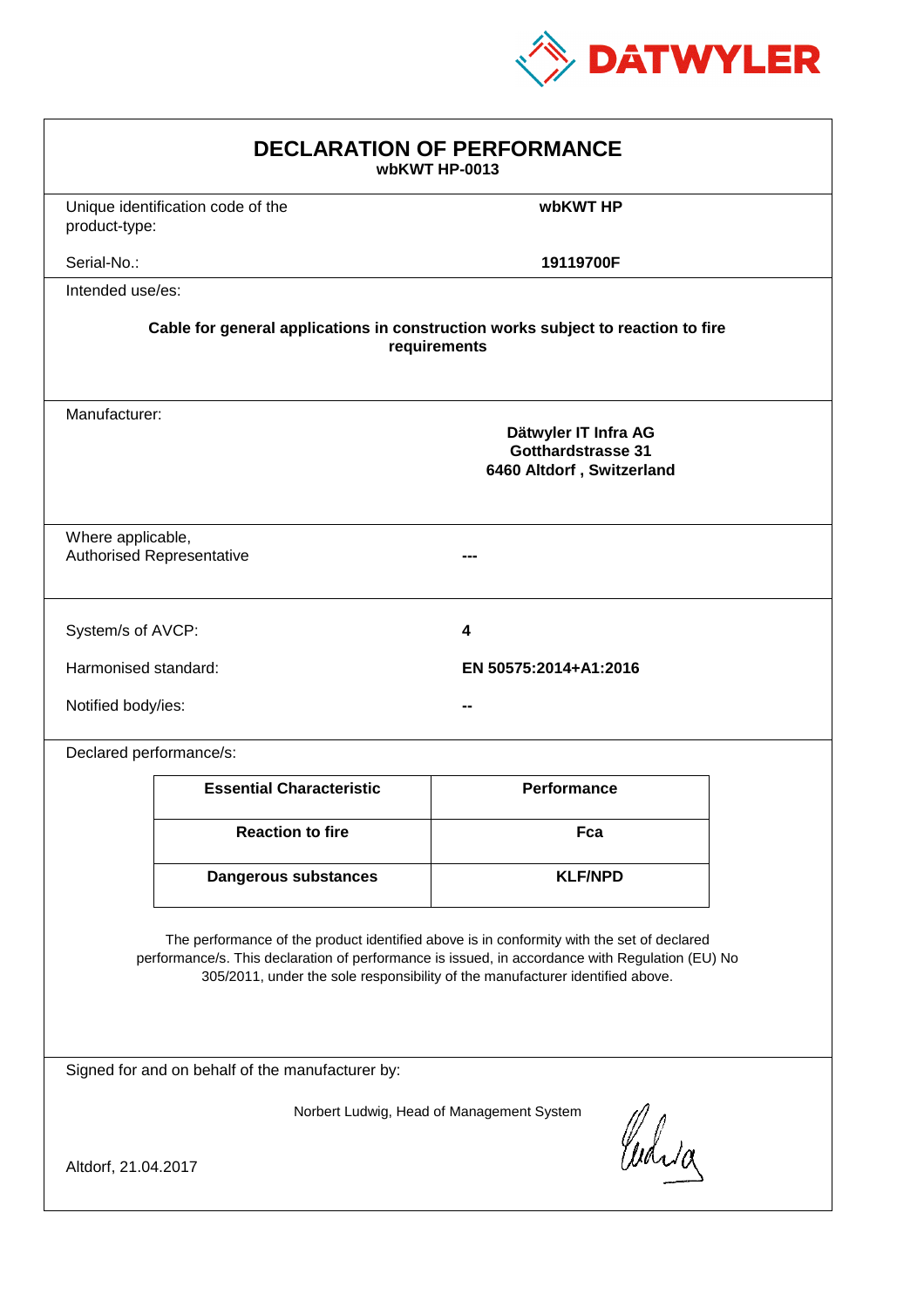

| LEISTUNGSERKLÄRUNG<br>wbKWT HP-0013                                                                                                                                                                                                                        |                                                                                |                |  |
|------------------------------------------------------------------------------------------------------------------------------------------------------------------------------------------------------------------------------------------------------------|--------------------------------------------------------------------------------|----------------|--|
|                                                                                                                                                                                                                                                            | Eindeutiger Kenncode des Produkttyps:                                          | wbKWT HP       |  |
| Serien-Nr.:                                                                                                                                                                                                                                                |                                                                                | 19119700F      |  |
| Verwendungszweck(e):                                                                                                                                                                                                                                       |                                                                                |                |  |
| Kabel/Leitung für allgemeine Anwendungen in Bauwerken in Bezug auf die<br>Anforderungen an das Brandverhalten                                                                                                                                              |                                                                                |                |  |
| Hersteller:                                                                                                                                                                                                                                                | Dätwyler IT Infra AG<br><b>Gotthardstrasse 31</b><br>6460 Altdorf, Switzerland |                |  |
| Wo anwendbar, Bevollmächtigter:                                                                                                                                                                                                                            |                                                                                |                |  |
| System(e) zur Bewertung und Überprüfung der<br>Leistungsbeständigkeit:<br>4                                                                                                                                                                                |                                                                                |                |  |
|                                                                                                                                                                                                                                                            | Harmonisierte Norm:<br>EN 50575:2014+A1:2016                                   |                |  |
|                                                                                                                                                                                                                                                            | Notifizierte Stelle(n):                                                        |                |  |
| Erklärte Leistung(en):                                                                                                                                                                                                                                     |                                                                                |                |  |
|                                                                                                                                                                                                                                                            | <b>Wesentliche Merkmale</b>                                                    | Leistung       |  |
|                                                                                                                                                                                                                                                            | <b>Brandverhalten</b>                                                          | Fca            |  |
|                                                                                                                                                                                                                                                            | Gefährliche Stoffe                                                             | <b>KLF/NPD</b> |  |
| Die Leistung des vorstehenden Produkts entspricht der erklärten Leistung/den erklärten<br>Leistungen. Für die Erstellung der Leistungserklärung im Einklang mit der Verordnung (EU) Nr.<br>305/2011 ist allein der obengenannte Hersteller verantwortlich. |                                                                                |                |  |
| Unterzeichnet für den Hersteller und im Namen des Herstellers von:                                                                                                                                                                                         |                                                                                |                |  |
| Norbert Ludwig, Head of Management System<br>Curia<br>Altdorf, 21.04.2017                                                                                                                                                                                  |                                                                                |                |  |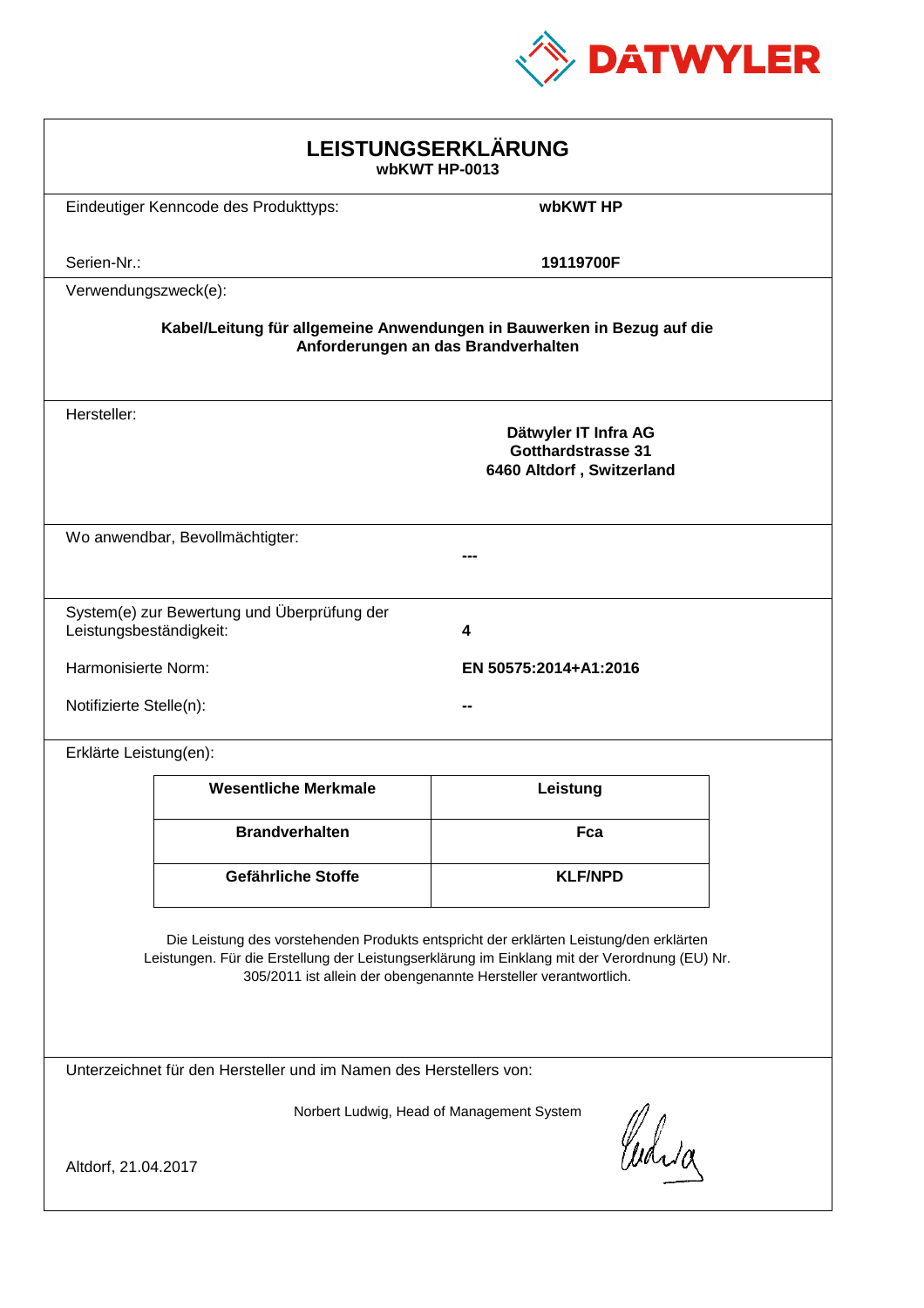

| <b>PRESTATIEVERKLARING</b><br>wbKWT HP-0013                                                                                                                                                                                                                                 |                                                                         |                  |  |
|-----------------------------------------------------------------------------------------------------------------------------------------------------------------------------------------------------------------------------------------------------------------------------|-------------------------------------------------------------------------|------------------|--|
| producttype:                                                                                                                                                                                                                                                                | Unieke identificatiecode van het<br>wbKWT HP                            |                  |  |
| Serienr.:                                                                                                                                                                                                                                                                   |                                                                         | 19119700F        |  |
| Beoogd(e) gebruik(en):                                                                                                                                                                                                                                                      |                                                                         |                  |  |
| Kabels voor algemene toepassingen in bouwwerken die onder<br>voorschriften inzake materiaalgedrag bij brand vallen                                                                                                                                                          |                                                                         |                  |  |
| Fabrikant:                                                                                                                                                                                                                                                                  | Dätwyler IT Infra AG<br>Gotthardstrasse 31<br>6460 Altdorf, Switzerland |                  |  |
| indien van toepassing, Gemachtigde:                                                                                                                                                                                                                                         |                                                                         |                  |  |
| Het systeem of de systemen voor de<br>beoordeling en verificatie van de<br>4<br>prestatiebestendigheid:<br>Geharmoniseerde norm:<br>EN 50575:2014+A1:2016<br>Aangemelde instantie(s):                                                                                       |                                                                         |                  |  |
| Aangegeven prestatie(s)                                                                                                                                                                                                                                                     |                                                                         |                  |  |
|                                                                                                                                                                                                                                                                             | Essentiële kenmerken                                                    | <b>Prestatie</b> |  |
|                                                                                                                                                                                                                                                                             | <b>Brandreactie</b>                                                     | Fca              |  |
|                                                                                                                                                                                                                                                                             | Gevaarlijke stoffen                                                     | <b>KLF/NPD</b>   |  |
| De prestaties van het hierboven omschreven product zijn conform de aangegeven prestaties. Deze<br>prestatieverklaring wordt in overeenstemming met Verordening (EU) nr. 305/2011 onder de exclusieve<br>verantwoordelijkheid van de hierboven vermelde fabrikant verstrekt. |                                                                         |                  |  |
| Ondertekend voor en namens de fabrikant door:                                                                                                                                                                                                                               |                                                                         |                  |  |
| Norbert Ludwig, Head of Management System<br>Curia<br>Altdorf, 21.04.2017                                                                                                                                                                                                   |                                                                         |                  |  |
|                                                                                                                                                                                                                                                                             |                                                                         |                  |  |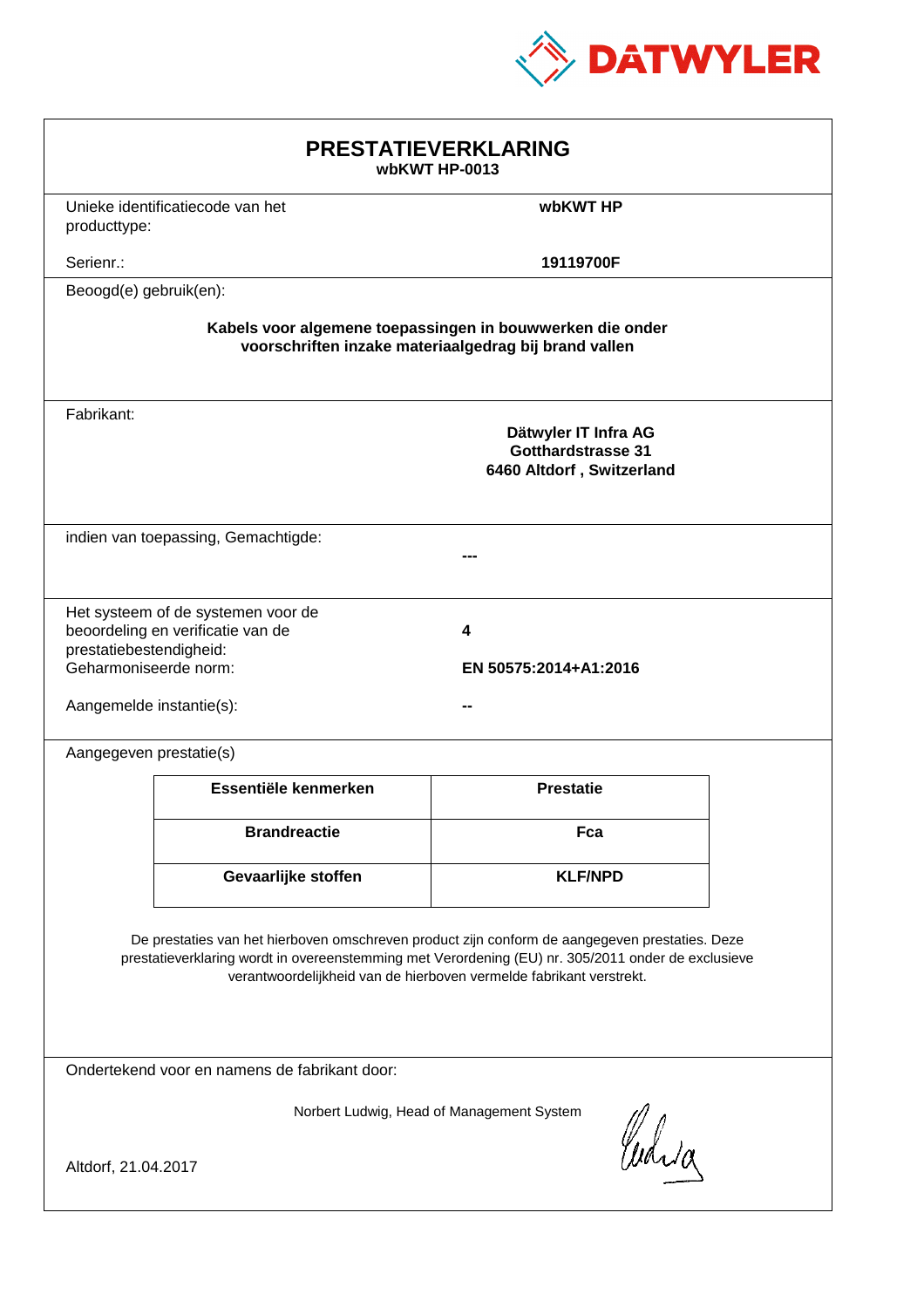

| DÉCLARATION DES PERFORMANCES<br>wbKWT HP-0013                                                                                                                                                                                                                    |                                                                   |                                                                         |  |
|------------------------------------------------------------------------------------------------------------------------------------------------------------------------------------------------------------------------------------------------------------------|-------------------------------------------------------------------|-------------------------------------------------------------------------|--|
| produit type:                                                                                                                                                                                                                                                    | Code d'identification unique du                                   | wbKWT HP                                                                |  |
| Numéro de série:                                                                                                                                                                                                                                                 |                                                                   | 19119700F                                                               |  |
| Usage(s) prévu(s):                                                                                                                                                                                                                                               |                                                                   |                                                                         |  |
| Câble pour applications générales dans les ouvrages de construction soumis<br>aux exigences de réaction au feu                                                                                                                                                   |                                                                   |                                                                         |  |
| Fabricant:                                                                                                                                                                                                                                                       |                                                                   | Dätwyler IT Infra AG<br>Gotthardstrasse 31<br>6460 Altdorf, Switzerland |  |
|                                                                                                                                                                                                                                                                  | Le cas échéant, Mandataire                                        |                                                                         |  |
| performances:<br>Norme harmonisée:<br>Organisme(s) notifié(s):                                                                                                                                                                                                   | Système(s) d'évaluation et de<br>vérification de la constance des | 4<br>EN 50575:2014+A1:2016                                              |  |
|                                                                                                                                                                                                                                                                  | Performance(s) déclarée(s):                                       |                                                                         |  |
|                                                                                                                                                                                                                                                                  | Caractéristique essentielle                                       | <b>Performance</b>                                                      |  |
|                                                                                                                                                                                                                                                                  | Réaction au feu                                                   | Fca                                                                     |  |
|                                                                                                                                                                                                                                                                  | <b>Substances dangereuses</b>                                     | <b>KLF/NPD</b>                                                          |  |
| Les performances du produit identifié ci-dessus sont conformes aux performances déclarées.<br>Conformément au règlement (UE) no 305/2011, la présente déclaration des performances est<br>établie sous la seule responsabilité du fabricant mentionné ci-dessus. |                                                                   |                                                                         |  |
| Signé pour le fabricant et en son nom par:                                                                                                                                                                                                                       |                                                                   |                                                                         |  |
| Norbert Ludwig, Head of Management System<br>Curia<br>Altdorf, 21.04.2017                                                                                                                                                                                        |                                                                   |                                                                         |  |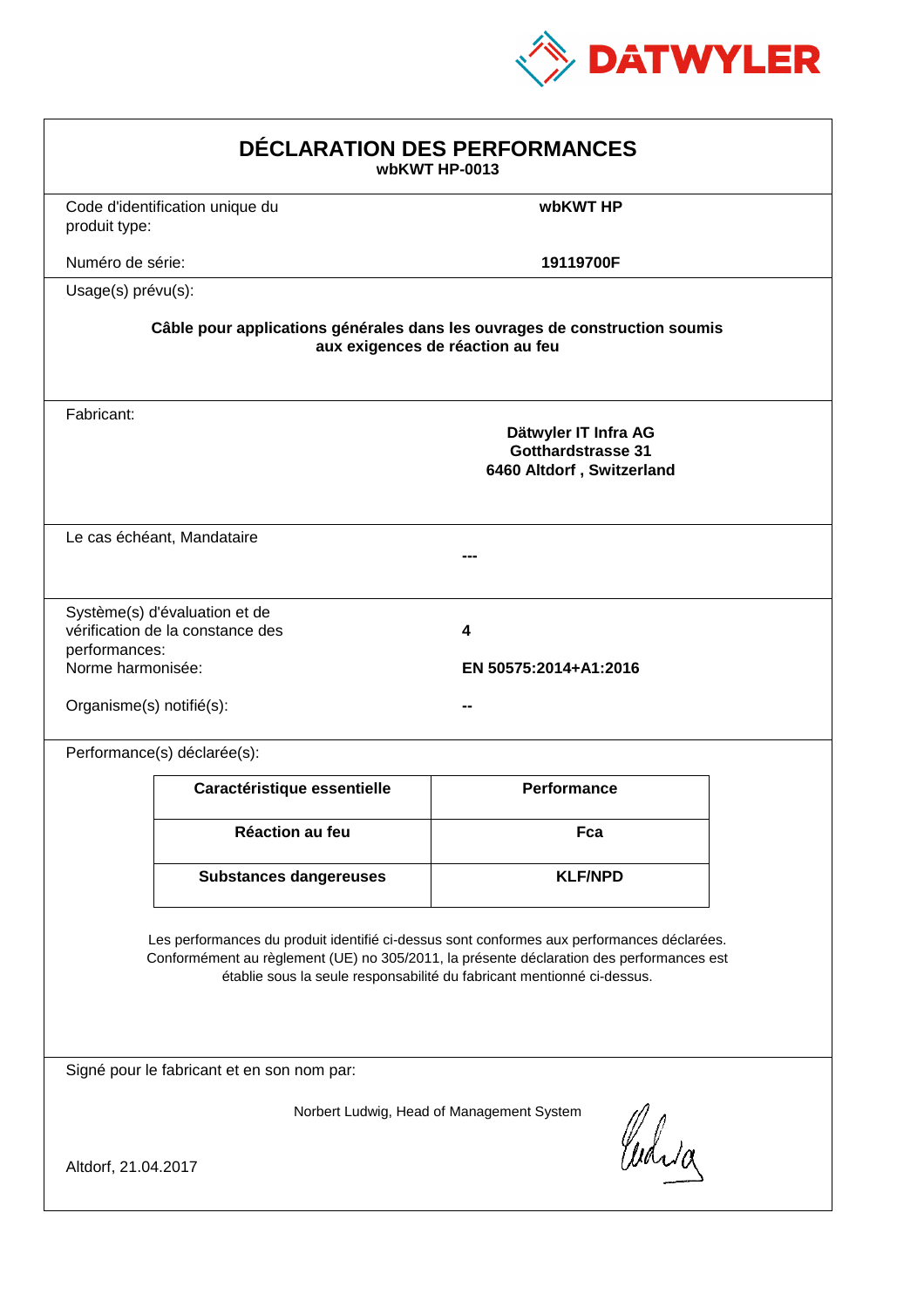

| <b>DECLARACIÓN DE PRESTACIONES</b><br>wbKWT HP-0013                                                                                                                                                                                                                                            |                                                                                |                            |  |
|------------------------------------------------------------------------------------------------------------------------------------------------------------------------------------------------------------------------------------------------------------------------------------------------|--------------------------------------------------------------------------------|----------------------------|--|
| producto tipo:                                                                                                                                                                                                                                                                                 | Código de identificación única del                                             | wbKWT HP                   |  |
| Número de serie:                                                                                                                                                                                                                                                                               |                                                                                | 19119700F                  |  |
| Usos previstos:                                                                                                                                                                                                                                                                                |                                                                                |                            |  |
| Cable sujeto a requisitos de reacción al fuego para aplicaciones generales en obras<br>de construcción                                                                                                                                                                                         |                                                                                |                            |  |
| Fabricante:                                                                                                                                                                                                                                                                                    | Dätwyler IT Infra AG<br><b>Gotthardstrasse 31</b><br>6460 Altdorf, Switzerland |                            |  |
| En su caso, Representante autorizado:                                                                                                                                                                                                                                                          |                                                                                |                            |  |
| $(EVCP)$ :<br>Norma armonizada:<br>Organismos notificados:                                                                                                                                                                                                                                     | Sistemas de evaluación y verificación<br>de la constancia de las prestaciones  | 4<br>EN 50575:2014+A1:2016 |  |
|                                                                                                                                                                                                                                                                                                | Prestaciones declaradas:                                                       |                            |  |
|                                                                                                                                                                                                                                                                                                | Característica esencial                                                        | <b>Prestaciones</b>        |  |
|                                                                                                                                                                                                                                                                                                | Reacción al fuego                                                              | Fca                        |  |
|                                                                                                                                                                                                                                                                                                | <b>Sustancias peligrosas</b>                                                   | <b>KLF/NPD</b>             |  |
| Las prestaciones del producto identificado anteriormente son conformes con el conjunto de<br>prestaciones declaradas. La presente declaración de prestaciones se emite, de conformidad con<br>el Reglamento (UE) nº 305/2011, bajo la sola responsabilidad del fabricante arriba identificado. |                                                                                |                            |  |
| Firmado por y en nombre del fabricante por:                                                                                                                                                                                                                                                    |                                                                                |                            |  |
| Norbert Ludwig, Head of Management System<br>Curia<br>Altdorf, 21.04.2017                                                                                                                                                                                                                      |                                                                                |                            |  |